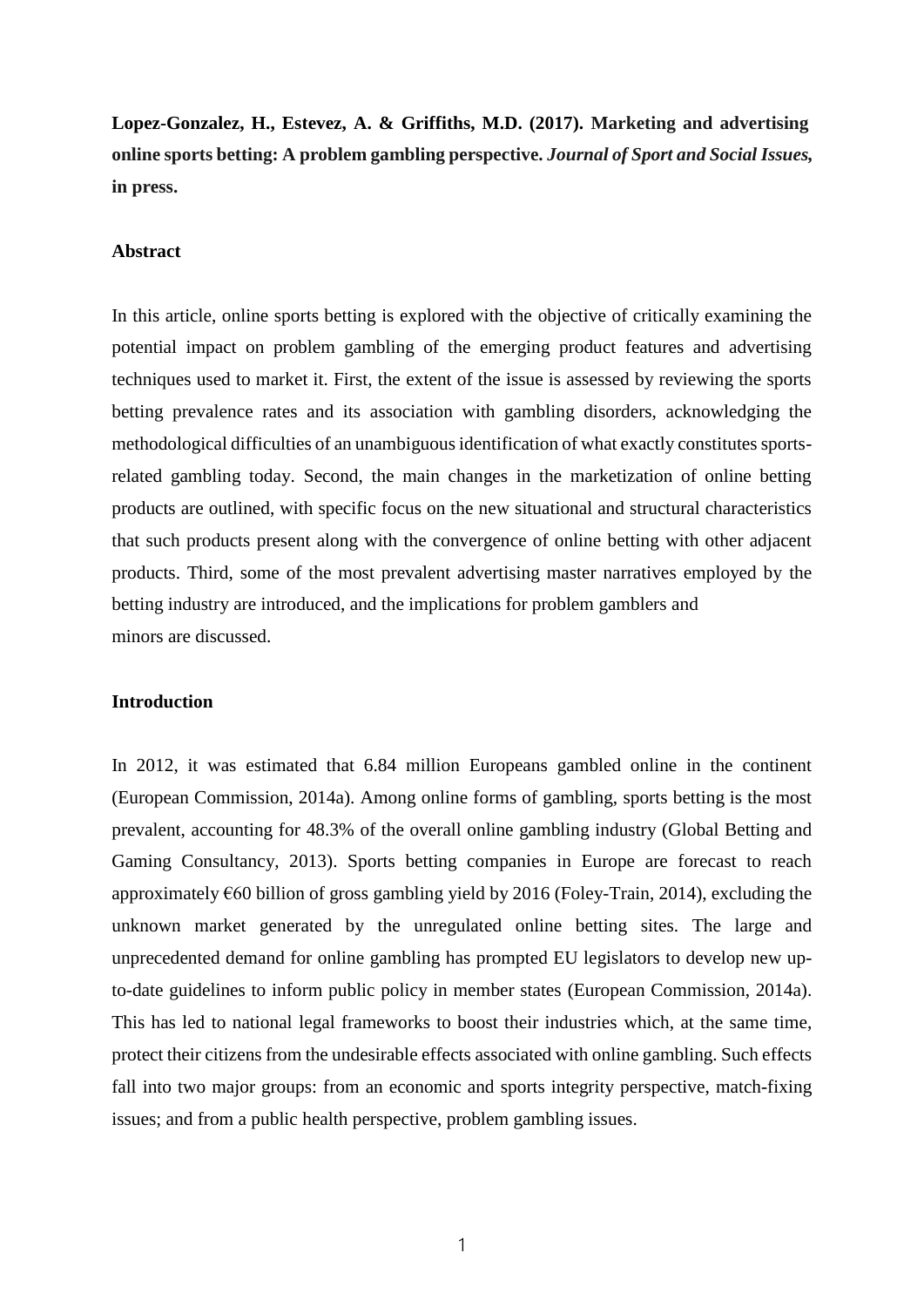To date, the problem gambling perspective has gained much less interest from both sporting bodies and public institutions. Unlike more traditional forms of addictive gambling such as playing slot machines (Griffiths, 1999), historically, sports betting has not been a source of significant concern. In the pre-Internet sporting era, gambling on the football pools was engaged in weekly, and the results were not known until the weekend after all the football matches had been played. State-sponsored or informal pools were broadly regarded as social gambling activities and, as such, the in-group kept an eye over each other or if playing alone caused few problems (if any). Many of the risk factors for excessive gambling were simply not there. However, such risk factors are substantially embedded in contemporary sports betting. Features of the game such as event frequency, intensity, duration—known factors influencing the onset of gambling disorder (Griffiths & Auer, 2013; Gray et al., 2012; LaBrie et al., 2007) were typically absent from the sports betting structure. However, betting products are now marketed with new functionalities such as cash out, exchange, or accumulators that promise greater and instant fun.

The transformation of betting from a discontinuous (periodical and subject to availability) to a continuous (ubiquitous, globally accessible and permanently available) form of gambling (Griffiths & Auer, 2013) has arguably changed the nature of the practice while raising timely questions about its potentially detrimental consequences. In response, betting operators (i.e., bookmakers) have attempted to turn the tide of the social concerns surrounding gambling by associating it with positive attitudes. As a social acceptance accelerator (Binde, 2014b; Deans et al., 2016), advertising depicts likeable characters engaging in gambling activities, sometimes played by sport celebrities with wide public support in the community (Amos et al., 2008). The morality of 'hedonism, materialism, covetousness, individualism and fatalism' traditionally linked with gambling (Binde, 2014a: 10) is being reversed by bookmakers' in an attempt to give the perception of betting as a leisure and entertainment activity (Korn et al., 2005; Monaghan et al., 2008).

The proliferation and pervasiveness of sports betting marketing and advertising when consuming mediated sport is probably self-evident for most sport fans in Western countries. According to EU estimations, over  $E150M$  are spent every year in sponsorship of the five biggest football markets alone (European Commission, 2014a). Examples involve jersey sponsorships (in the 2015-2016 season, seven English Premier League teams out of 20 had bookmakers as main shirt sponsors), stadium renaming (e.g. Bet365 Stadium for English team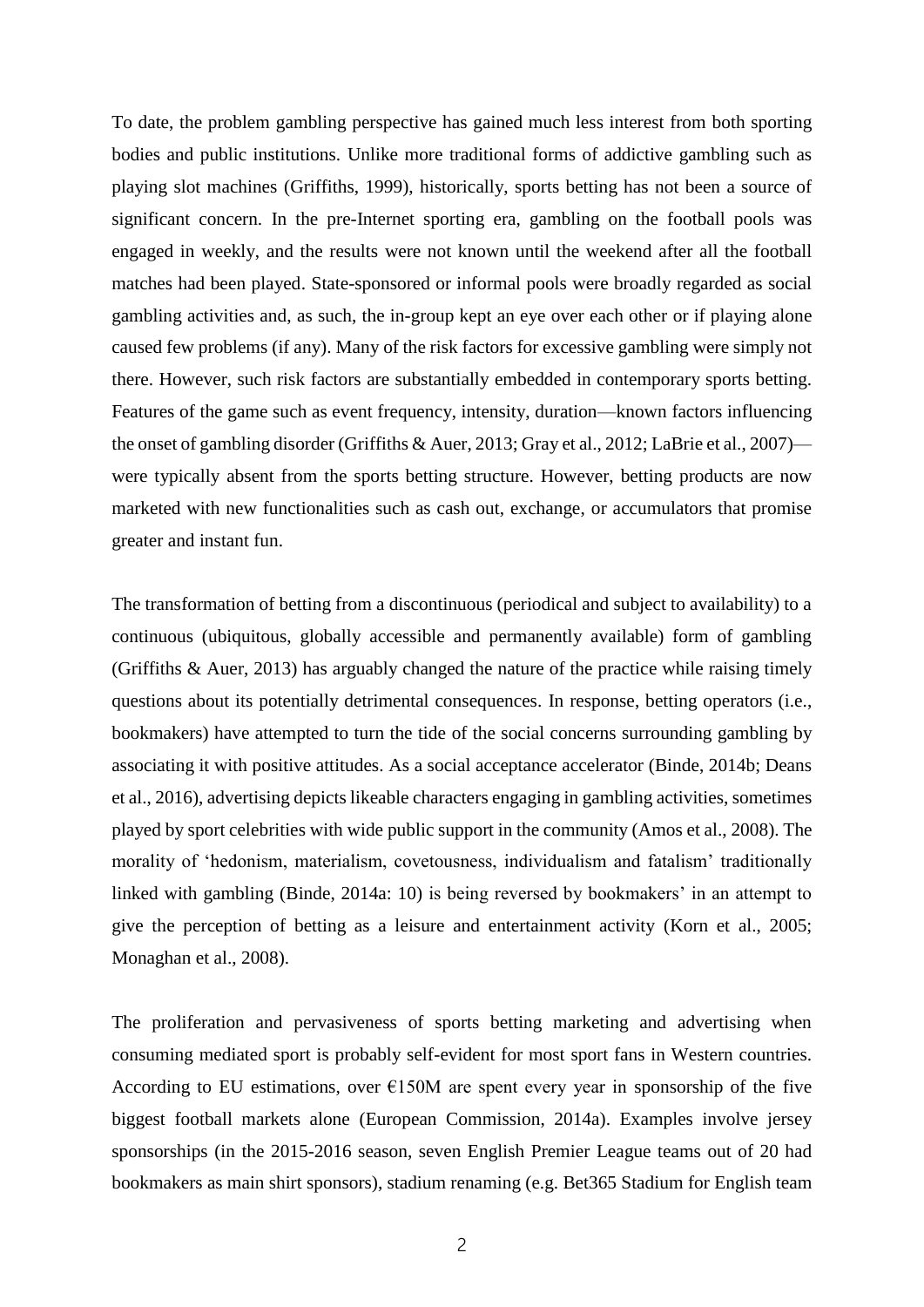Stoke City FC), adverts on television, social media buzz, in-stadium electronic banners, and a long list of other juxtapositions between the sport and betting industries (Lopez-Gonzalez & Griffiths, 2016a).

In this paper, online sports betting is explored with the objective of critically examining the potential impact on problem gambling of the emerging product features and advertising techniques used to market it. First, the extent of the issue is assessed by reviewing the sports betting prevalence rates and its association with gambling disorders. Second, the main changes in the marketization of online betting products are outlined, with specific focus on the new situational and structural characteristics that such products present along with the convergence of online betting with other adjacent products. Third, some of the most prevalent advertising master narratives employed by the betting industry are introduced, and the implications for problem gamblers and minors are discussed. Broadly, this paper seeks to build on the paucity of research available to raise awareness and delimit the conversation regarding the consequences for public health of online sports betting as it is currently being marketed and advertised.

Acknowledging the methodological difficulties of an unambiguous identification of what exactly constitutes sports-related gambling today, the present study excludes horse and dog racing from the operational definition of sports betting. Despite their large economic impact on the sports gambling industry in some territories, they raise two major issues. First, in many jurisdictions, horse races are categorized separately from the rest of sports regarding revenue accounting. Similarly, in countries where national gambling prevalence surveys have been carried out (e.g., British Gambling Prevalence Surveys) horse and dog race betting are always excluded from sports betting and examined separately. Second, although massively popular in some countries (e.g. UK, Japan, or Australia), horse and dog racing are arguably contextspecific, with many countries showing no apparent interest in them.

## **Prevalence of sports betting and problem gambling**

There is no such concept as sport-related problem gambling in prevalence surveys because problem gambling is assessed on the totality of gambling experiences rather than a single activity. For instance, in the three British Gambling Prevalence Surveys (BGPSs) conducted since 1999, sport-related gambling is subsumed within a number of different gambling forms: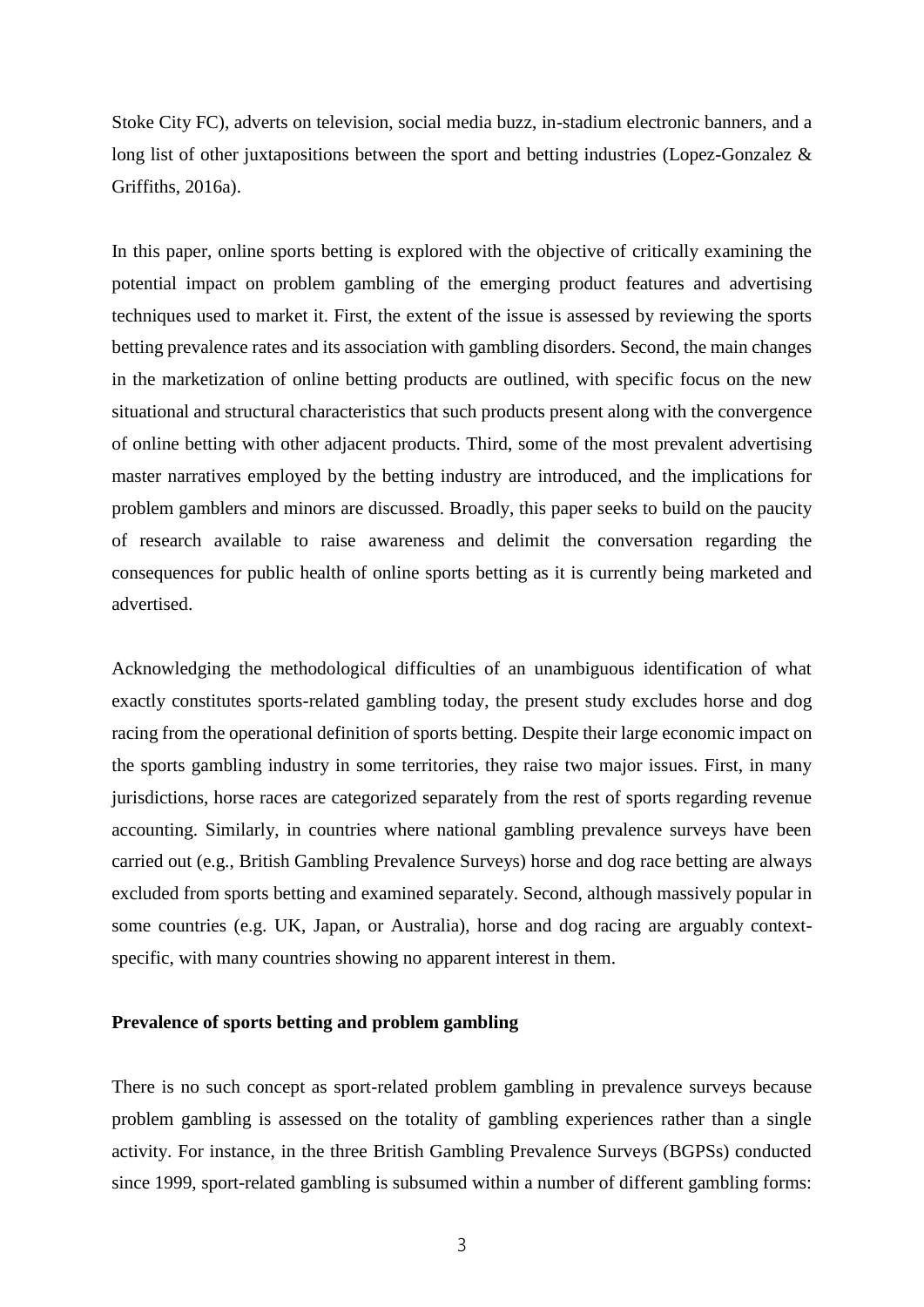'football pools and fixed odds coupons', 'private betting', and 'other events with a bookmaker'. The 2010 BGPS included 'sports betting' as a category, along with 'football pools' (no coupons), 'fixed odds betting terminals', 'private betting', 'spread betting' (which can include both sports or financial trading). In addition, the 2010 BGPS added a new category under online gambling activities to include 'any online betting' (Wardle et al., 2011). More recently, the Health Survey for England 2013 also introduced a new category: 'gambling on sports events (not online)'.

Despite these limitations, some evidence can be inferred from gambling activity by gambling type. In England and Scotland, among adult males aged 16 years and over during a 12-month period, 5% participated in offline football pools, 8% engaged in online betting (although no indication was made about whether this only involved sport), and 8% engaged in sports events (not online). Categories are not mutually exclusive so an overlapping of respondents across categories is very likely (Wardle et al., 2014). A similar rate was found in South Australia in 2012, with those betting on sports over the past year accounting for 6.1% of the adult population, an increase from the 4.2% reported in 2005 (The Social Research Centre, 2013).

In Spain, 1.5% of the adult (male and female) population had gambled online on sports in 2015 (Direccion General de Ordenacion del Juego [DGOJ], 2016b), which is a significantly lower proportion compared with the British data, although methodological variations cannot be underestimated. Spanish data also shows that, among those who have gambled online on a single gambling type only, betting on sports is the more prevalent form with up to 66% of those adults (DGOJ, 2016a).

The gambling type data disaggregation from France focuses only on those who gamble instead of examining the general population of gamblers and non-gamblers. Among online gamblers, 35.1% reported having bet on sports during the last 12 months in 2009 (Costes et al., 2010). In another study with data from 2012, sports betting represented 16.4% of the gambling cohort (Costes et al., 2016) although again, the representativeness of sports betting behaviour among the general gambling and non-gambling population cannot be determined.

Due to the aforementioned shortcomings in the definition of sport-related gambling, there is only fragmented empirical evidence concerning the impact of sports-related problem gambling behaviour. For instance, clinical reports indicate that treatment seeking has grown in Australia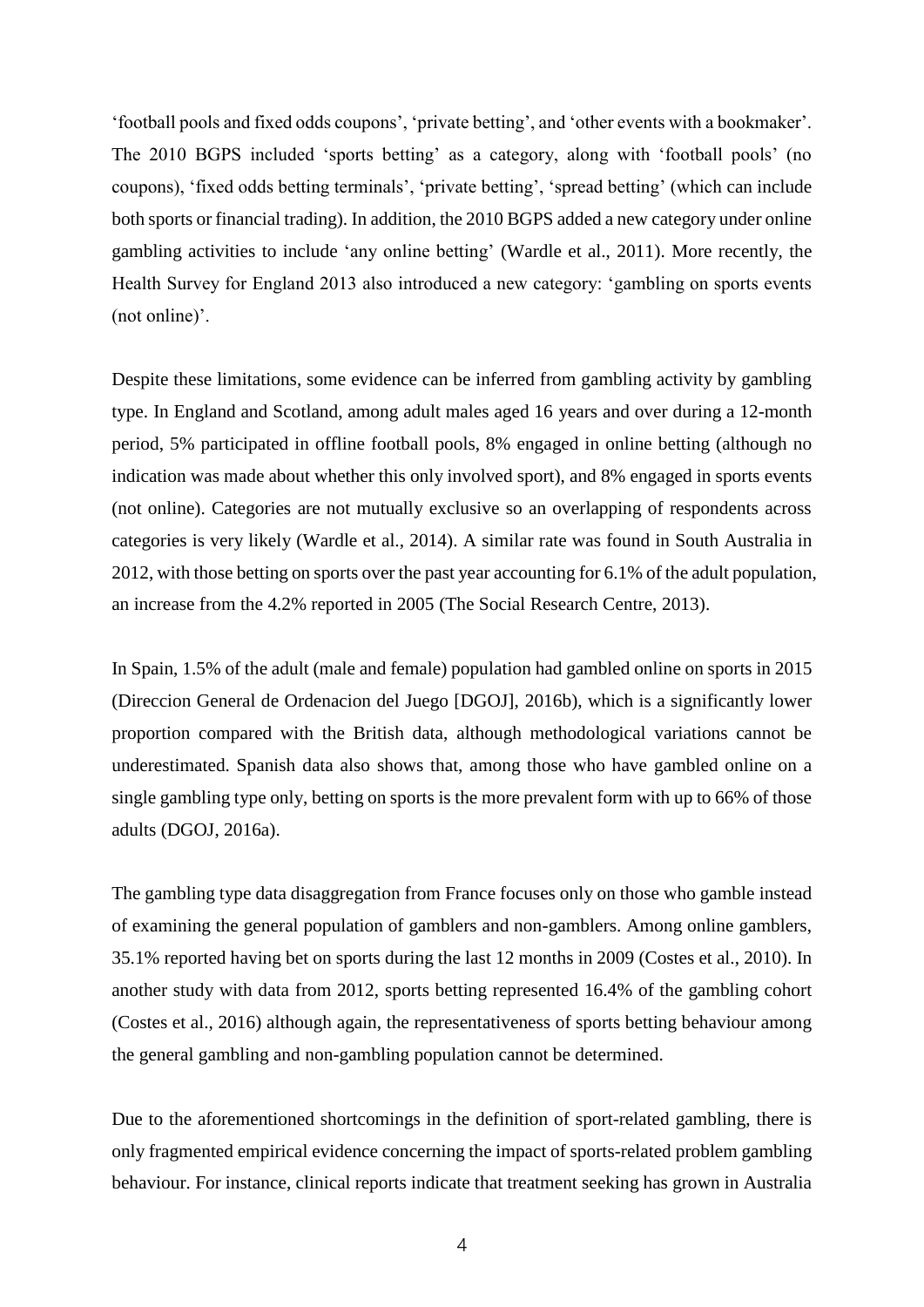(Hing, 2014). In British Columbia (Canada), surveys have found that 23.6% of at-risk or problem gamblers had gambled on sports either offline or online (Malatests & Associates Ltd, 2014). A smaller proportion (16.2%) was found in the Spanish population screened in the national gambling survey, except this subgroup was entirely composed of online bettors (DGOJ, 2016b). In a study with patients from a pathological gambling unit within a community hospital in Barcelona, the researchers found that among those who had developed the disorder gambling online only (as opposed to those who gamble both online/offline or offline only), just over half (50.8%) were sport bettors (Jiménez-Murcia et al., 2011). Those who gamble online only (on any activity) and those that only gamble online on sports events represent a small minority of the total number of problem gamblers. However, the numbers make it advisable to monitor the evolution of this trend as the online gambling population grows.

### **The marketing of online sports betting**

In this paper it is argued that the growing conversion of sports betting into an online activity has prompted two types of transformations in the way companies market their betting products. Firstly, the Internet has not only extended the opportunities to bet but also changed the characteristics of the betting practice itself. Such product characteristics can be divided into two categories, namely situational and structural characteristics, that appear to be associated with factors influencing the onset and maintaining of betting as well as the difficulty of discontinuing it (Griffiths & Auer, 2013). Secondly, the online dimension has also enabled the proliferation of cross-marketing strategies leading to a convergence between previously independent markets or the tightening of the relationship between those with already established synergies.

## *New situational and structural factors*

The internet has substantially transformed the situational and structural characteristics of sports betting. Situational factors comprise all environmental features that might make gamblers feel comfortable (both psychologically and physically) while gambling (Griffiths, 1999), including sensory factors like colour, music, and smell in the environment, novelty of the activity, accessibility or proximity to a gambling venue, social facilitation and intrinsic association, which is defined as 'the degree to which gambling is associated with other interests and attractions' (Griffiths, 1995: 197).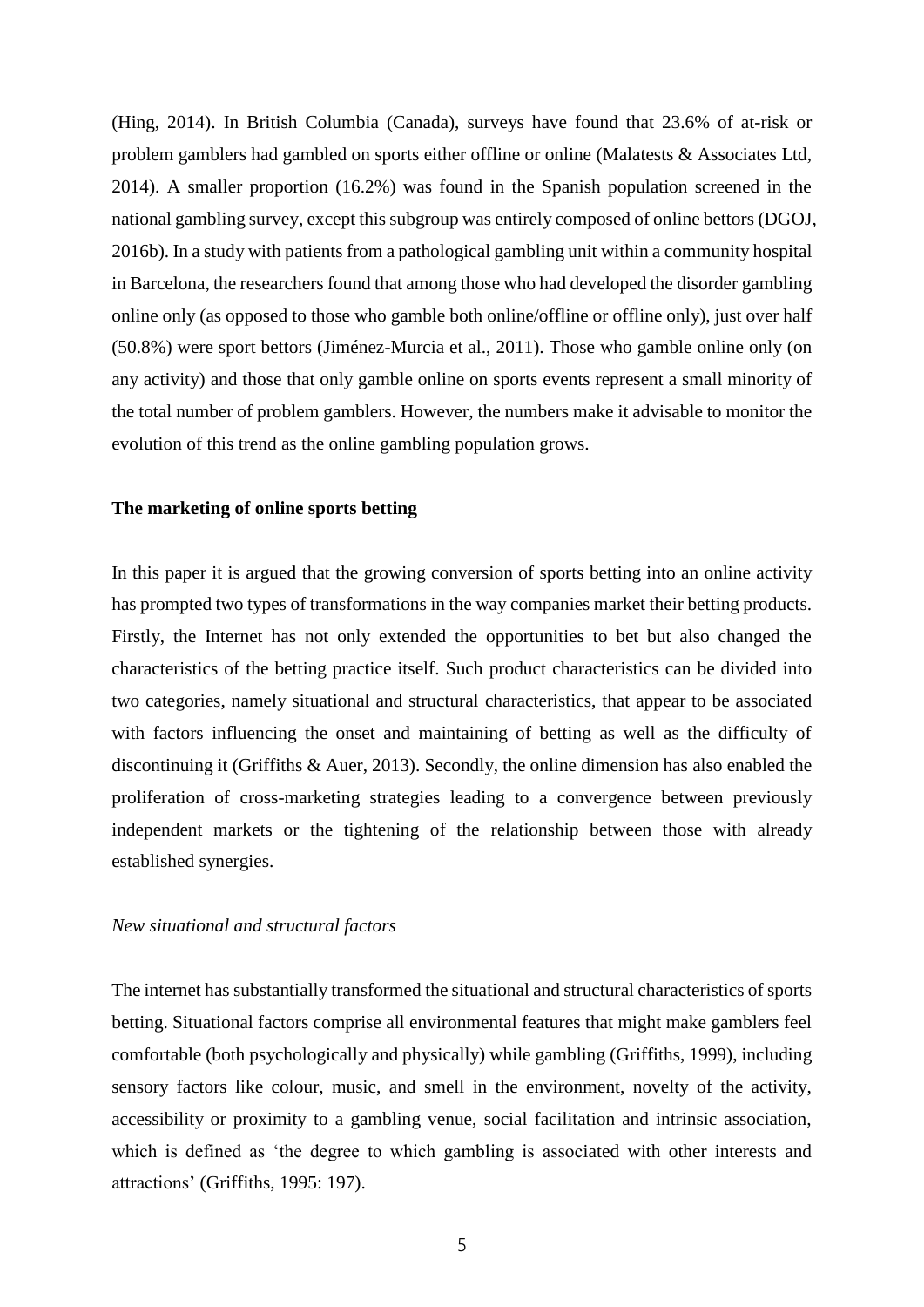New situational factors in online sports betting include: (i) easier and faster accessibility to betting opportunities; (ii) ubiquity of bettable competitions around the globe and seamless availability of those competitions around the clock; (iii) anonymity (in terms of social stigma traditionally attached to gambling) and comfortable betting from home or elsewhere via mobile devices; (iv) greater social facilitation via online communities of bettors or betting leagues organized between groups of friends; and (v) an enhanced intrinsic association of sports betting with sporting values such as health, competition, team identification and loyalty, further facilitated by the proliferation of live sport content on television and social media.

Structural factors refer to the specific characteristics or design of the gambling activity —e.g. win probability, sound and lighting effects of the game, event frequency (how many bets a person can place in a given period of time), loss chasing facilitation (gambling to recover lost money), jackpot size, price structure, near-miss opportunities (the psychological bias of interpreting losses as nearly wins or anticipatory of a winning streak) (Griffiths, 2005).

New structural factors in online betting include: (i) a greater frequency of bets, with shorter intervals between bets, and shorter event durations (e.g., virtual sports), meaning faster reward mechanisms; (ii) in-play betting, which encompasses a closer connection between watching sport and betting; (iii) contextual betting, with live markets that open after specific actions e.g. betting on the outcome of a penalty kick seconds after being awarded by the referee; (iv) greater illusion of control over the bets with new functionalities that emphasize the skills involved and diminish the role of luck —e.g. cash out (the person can withdraw the bet before the end of the event at the price stipulated by the betting site), accumulators (a person can aggregate multiple events in a single bet, increasing the potential return), exchange (betting against other people instead of the bookmaker); and (v) a greater integration in the betting process of the knowledge about the sport (e.g., daily fantasy sports), resulting in the gamification of the betting experience.

New situational and structural factors associated with Internet gambling have been considered to influence the onset of problem gambling in other non-sporting gambling contexts (McCormack and Griffiths, 2013). The relative novelty of these situational and structural characteristics affecting the wagering on sports is reflected in the scarcity of research devoted to understanding them. However, there are a few studies. An analysis of 47,603 *Bwin* betting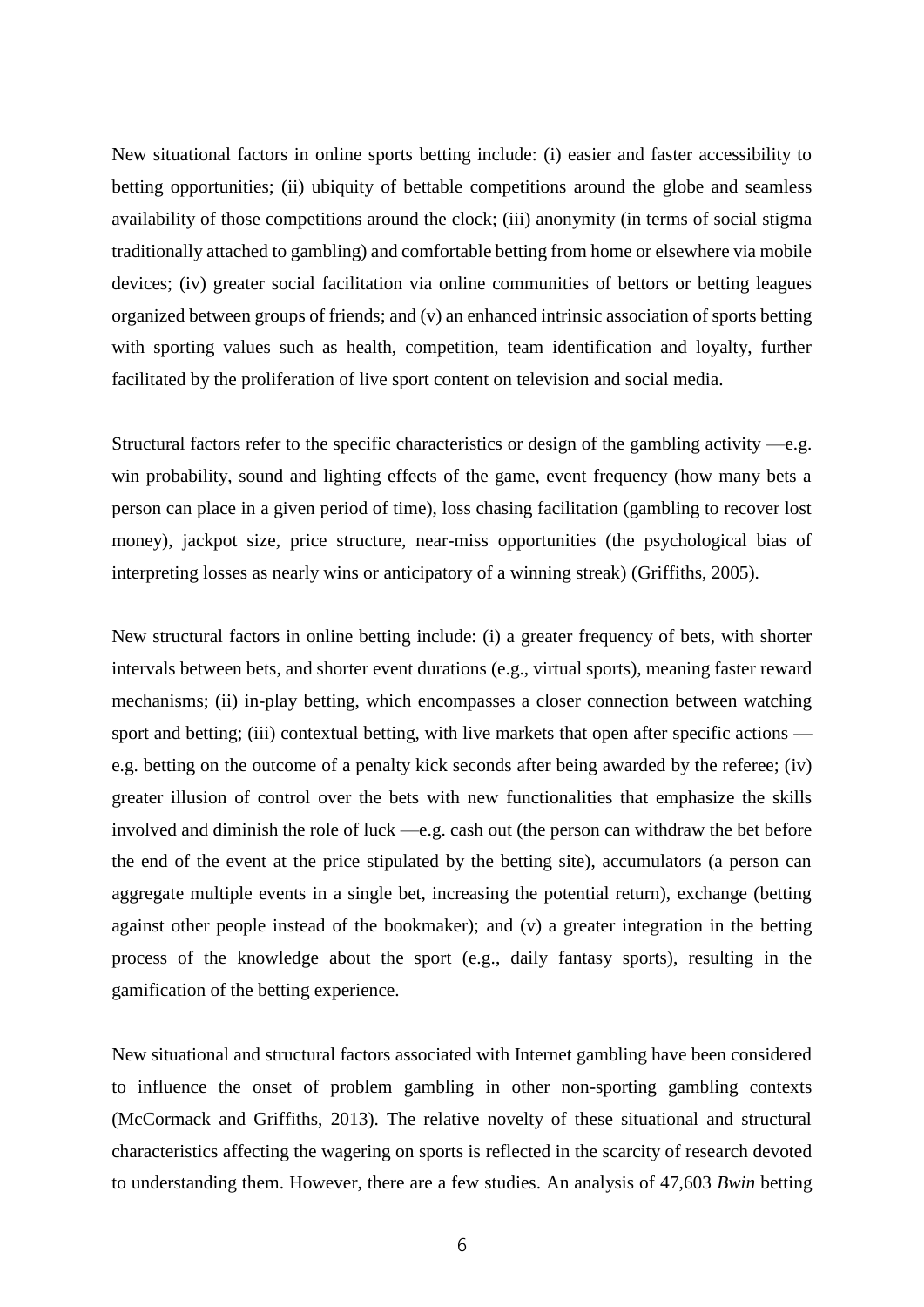website subscribers showed some interesting results in the direction of the importance of structural factors determining excessive gambling (LaPlante et al., 2008). The Most Involved Bettors (those comprising the most active 1% of the user sample) who gambled on final outcomes did not escalate their gambling behaviour over time whereas those who gambled inplay did so. In a follow-up study a number of years later (LaPlante et al., 2014), the effect of in-play betting in the development of problem gambling became clearer. The researchers expanded the sample to other forms of gambling and compared the role of breadth (i.e., many different gambling forms) and depth involvement (i.e., more frequent betting) in problem gambling onset. They hypothesised that more involved users would be more likely to become problem gamblers (which was shown to be the case). For every form and gambling, when controlling for depth and breadth involvement, the model was not able to predict gamblingrelated problems, with one exception: in-play betting. The study suggested that a structural characteristic of a game, the live betting action, could be a precipitant, in conjunction with other determinants, of gambling disorders.

Another study found that self-limiting features —in which the bettor determines a maximum amount of money to be bet— made problem gamblers bet less frequently but, in turn, increased the stakes of the bets placed (LaBrie and Shaffer, 2011). Bettors who scored high on problem gambling scales chased their losses by implementing a risk aversion strategy, placing high bets conservatively on short odds events —i.e. events with unbalanced contenders in which the outcome can more likely be determined beforehand but with a lower monetary return. The impact of the remainder of the situational and structural characteristics of online sports betting remains largely unknown.

### *Marketing convergence*

The marketing cycle of a typical online betting firm aptly illustrates the converging nature of sports and its neighbouring industries. For instance, consider this soccer narrative. A betting site buys advertisement space in a national newspaper. The online edition of that newspaper accompanies the advertisement with an active link. If a user clicks on it and access the betting site, the newspaper as an affiliate marketer will get 30% of the money that user has lost betting (Affiliates United, 2014). In order to boost the number of users clicking on it, the paper publishes next to it a news article featuring Real Madrid on the eve of a match against Manchester United with the following headline: 'Cristiano Ronaldo scored in 4 of his last 5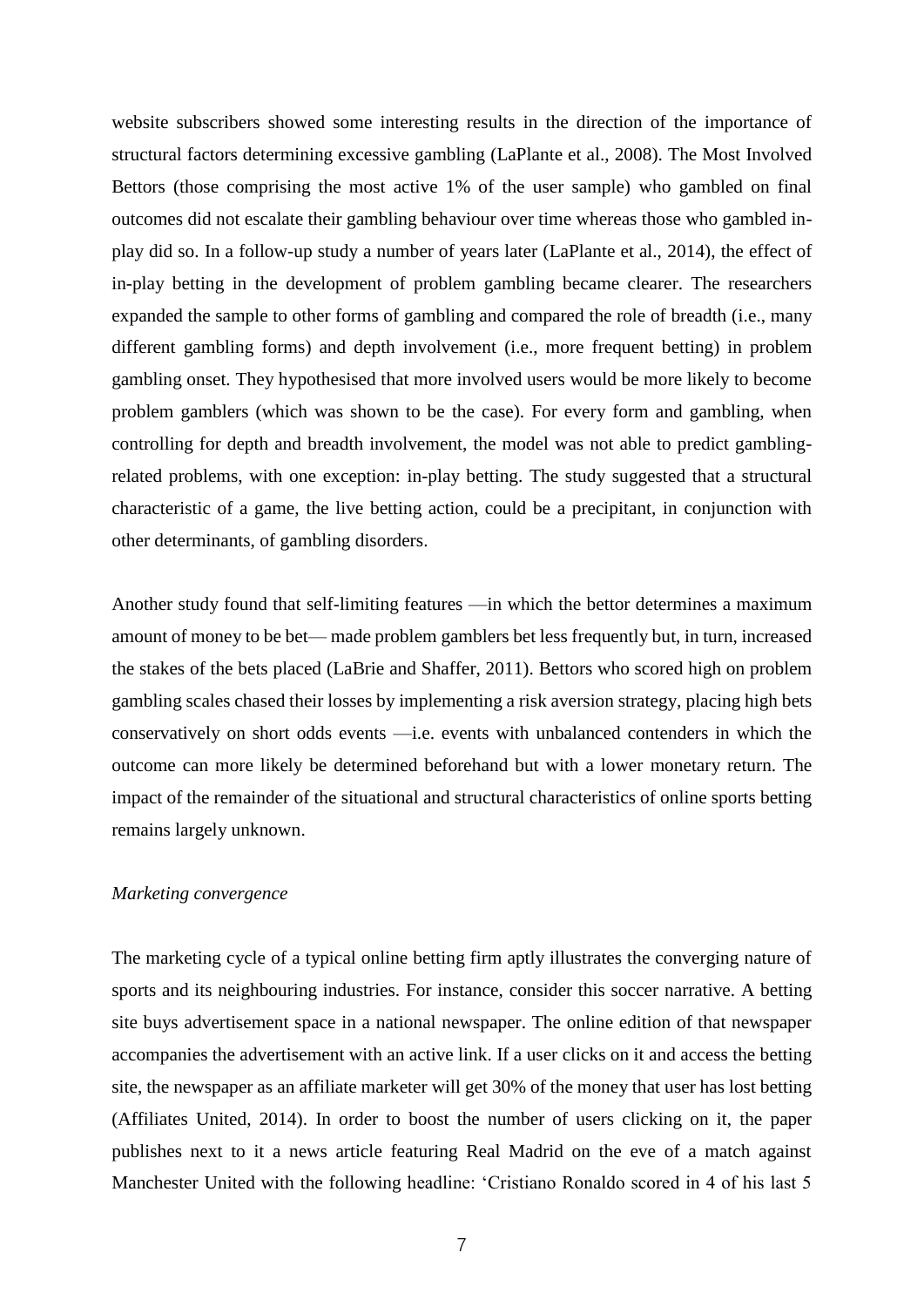visits to Old Trafford'. Now, the journalist shares the link to that piece of news on *Twitter,* predicting a goal from Ronaldo, with a non-negligible likelihood that he or she is in business with a betting company, according to what was found in a 2014 sample of the ten most followed sports journalists in Spain (Lopez-Gonzalez and Tulloch, 2015). The tweet might be read by someone at home, or even in the stands of a stadium as the game is being played, in which case a betting company might have sponsored the installation of high-speed Wi-Fi connection to facilitate bets (Sports Revolution, 2014). The bet will be preferably made in the proprietary app of the team, who partnered with the betting firm for an amount of money in exchange for adorning the stadium with the brand's logo, although exclusivity in the electronic banners surrounding the pitch is not possible since the home team must comply with the different betting partners of the league.

Chances are that those at home watching the game on television will hear a litany of statistics and ephemerides about the game delivered by the commentators, provided by a data company like *Perform* or *Dimension Data*, who in turn also provide those same data to betting companies, and which are also in a partnership with the league. It is these same data that will inform a fantasy league competition, which also sponsors the league. It might be the case that among the members of the family watching the game at home there are minors who cannot legally gamble for money, for whom a social gaming alternative is also available that can smooth the transition towards real money gambling in the future (Cassidy, 2013). Also, for some demographic groups, sports betting might not be as appealing as eSports, but sport teams have already started sponsoring players in those competitions (Wakefield, 2016). When the match has finished, fans can watch further gambling commercials such as ones related to poker, conveniently introduced by sportsmen such as Neymar, Rafael Nadal or Cristiano Ronaldo, or indulge themselves in a little trading in the forex market company *Xtrade* endorsed by Cristiano Ronaldo himself (Golovtchenko, 2016).

A potential downside of such convergence might be the errors derived by a faulty identification of each product's category and characteristics. The border between not-for-real-money social gaming on sports and real money gambling might not be obvious, especially when gambling gradually approaches gaming with more gamification attributes being added to the betting experience (Betradar, 2014), and simultaneously, gaming approaches gambling by implementing real or virtual money in-app micro purchases or simulating gambling environments (Gainsbury et al., 2014). Blurred lines might impact the understanding of what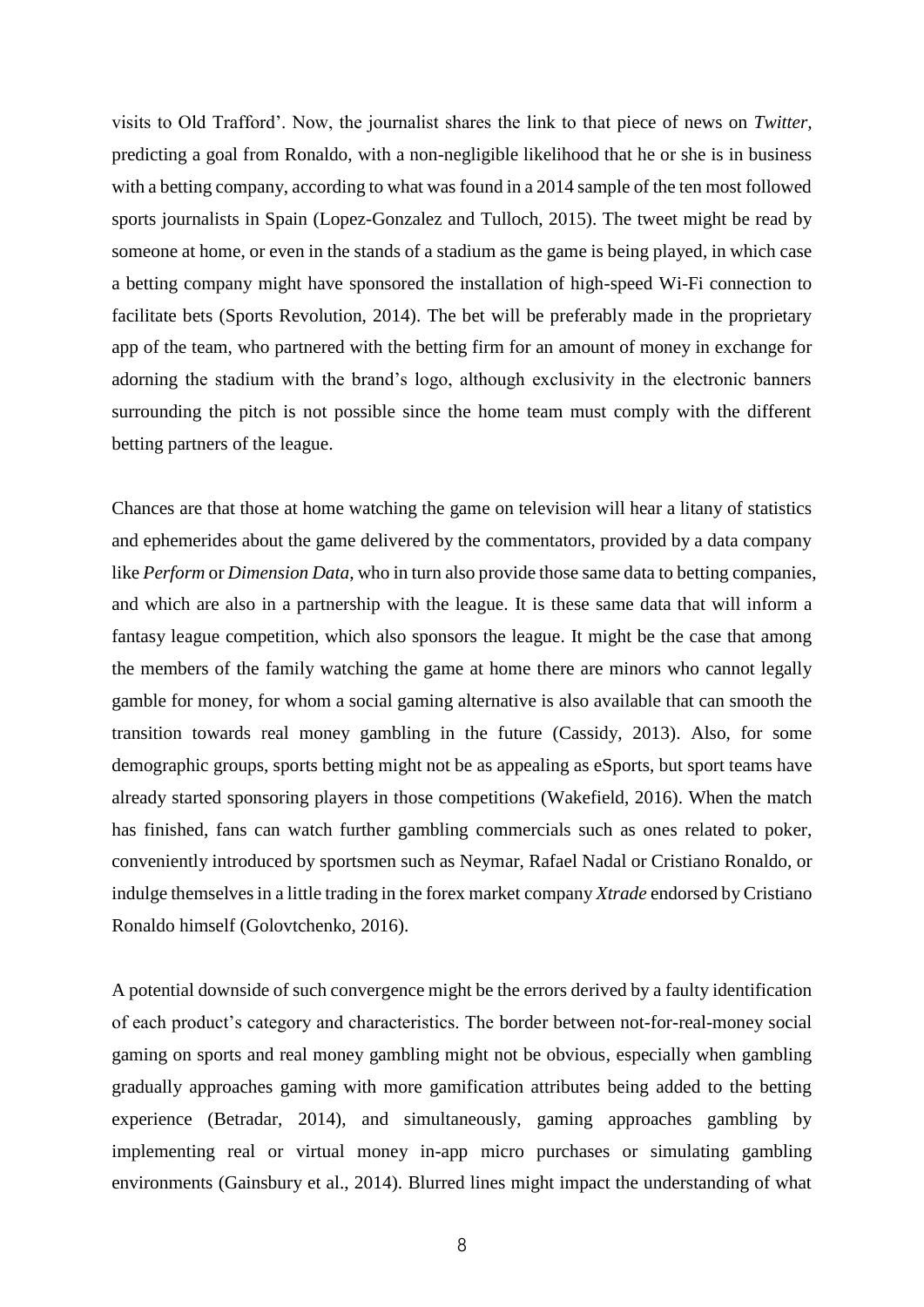is information and what is promotion, as has been observed with children having problems distinguishing gambling advertising from non-advertising content (Sandberg et al., 2011). Another downside could be the transference of positive attributes from sport to other markets (most notably financial trading or poker in the example above), that buy their way into the mental association by, for instance, becoming a named sponsor of a sporting competition.

However, neither the situational and structural characteristics nor the cross-marketing convergence act as singular factors determining online betting behaviour. More likely, they work by aggregation, populating a marketing and advertising ecosystem that far from curtailing other gambling motivating factors —individual factors such as the biological, psychological or social characteristics of the gambler— it facilitates them.

## **Advertising online sports betting**

Marketing strategies are essential in a market environment such as online sports betting wherein product differentiation is minimal and price inelasticity robust (Hing, 2014). Business insiders widely accept that product innovation is instantly replicated across competitors, which are permanently seeking to generate, so far unfruitfully, a disruptive competitive edge (iGaming Business, 2016a). In a context where the number of licensed bookmakers is constantly growing, advertising plays a big part in luring customers who cannot tell the difference between companies. Advertising and marketing spend on sports betting has increased exponentially over the last five years in Europe (Van Rompuy and Asser Institute, 2015), and that is mirrored on the exposure to betting commercial messages of sports fans. Researchers have estimated that viewers of the Australian Football League and the National Rugby League —the two most followed sport codes in Australia— are exposed to 10 to 15 minutes of gambling advertisements per game (Gordon and Chapman, 2014). Similarly, Lindsay et al. (2013) looked further into the environmental impact of gambling advertising in sport events. They calculated that in three rugby league matches the public had been exposed to '322 episodes' of betting marketing —for example, considering an episode every time an electronic banner advertised a gambling site— which is somewhat paradoxical given in-play betting is illegal in Australia (as of mid-2016).

Bookmakers might have been diluting the importance of the prediction of the final outcomes of an event and shifting their attention to new functionalities that promise bigger entertainment.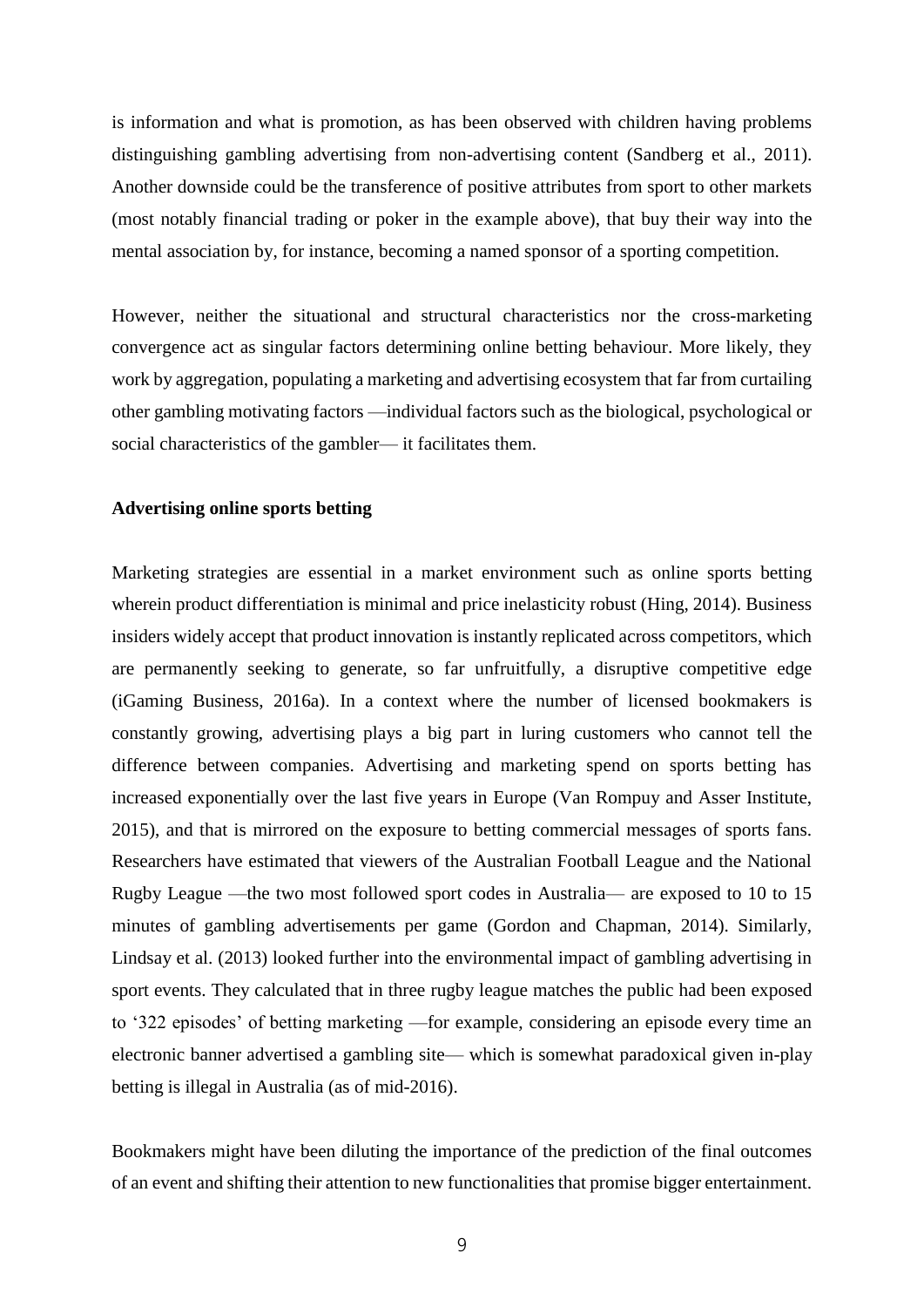Research into them found that, from a utilitarian and turnout maximisation perspective, those functionalities are a bad business for bettors as they typically carry a higher expected loss (Newall, 2015). The same researchers realized that betting operators emphasize the participation in complex bet types, whose probability cannot be easily estimated.

One of the marketing tricks is the use of the psychological bias known as the 'representativeness heuristic' (Tversky and Kahneman, 1983). Imagine the following two betting propositions concerning a soccer game: (a) FC Barcelona will lose the next match against the bottom team in the league (an extremely unlikely event, say 0.01 probability); (b) FC Barcelona will lose the next match against the bottom team in the league but (i.e. AND) Leo Messi will score at least one goal (this one an extremely likely event, for the sake of the argument, 0.99 probability). Mathematically speaking, proposition B can never be a better choice than proposition A, since  $P(A)=0.01$  as opposed to  $P(B)=0.01 \times 0.99 = 0.0099$ . However, bookmakers understand that Messi scoring a goal is a highly representative event that can be effortlessly be retrieved from memory, transferring the representativeness to the whole betting proposition. In addition, it is plausible that representative heuristics work in conjunction with wishful thinking, overestimating the likelihood of an event based on one's own preferences, as anecdotal evidence from betting advertisements concerning national teams participating in international competitions appear to suggest.

Below two of most utilized master narratives in online betting promotions are discussed, namely skill-enhancing narratives —in which there is an overemphasis on the capacities and knowledge of the bettor—, and, at the other end of the spectrum, risk-lowering narratives which underemphasise the risks involved in betting and typically overestimate the probability of winning.

## *Skill-enhancing advertising*

Vahe Baloulian, CEO of the betting software company *BetConstruct,* declared that new features were there to give customers 'a chance to feel more in control by engaging more often and making decisions' (iGaming Business, 2016b: 36), with 'feel' and 'control' being the keywords here. The 'feel' component refers to a perceived non-factual sensation that lies at the heart of the advertising endeavour. The perception of control over the betting activity has been found to be a common attribute of gambling narratives in Sweden, in which elements of skill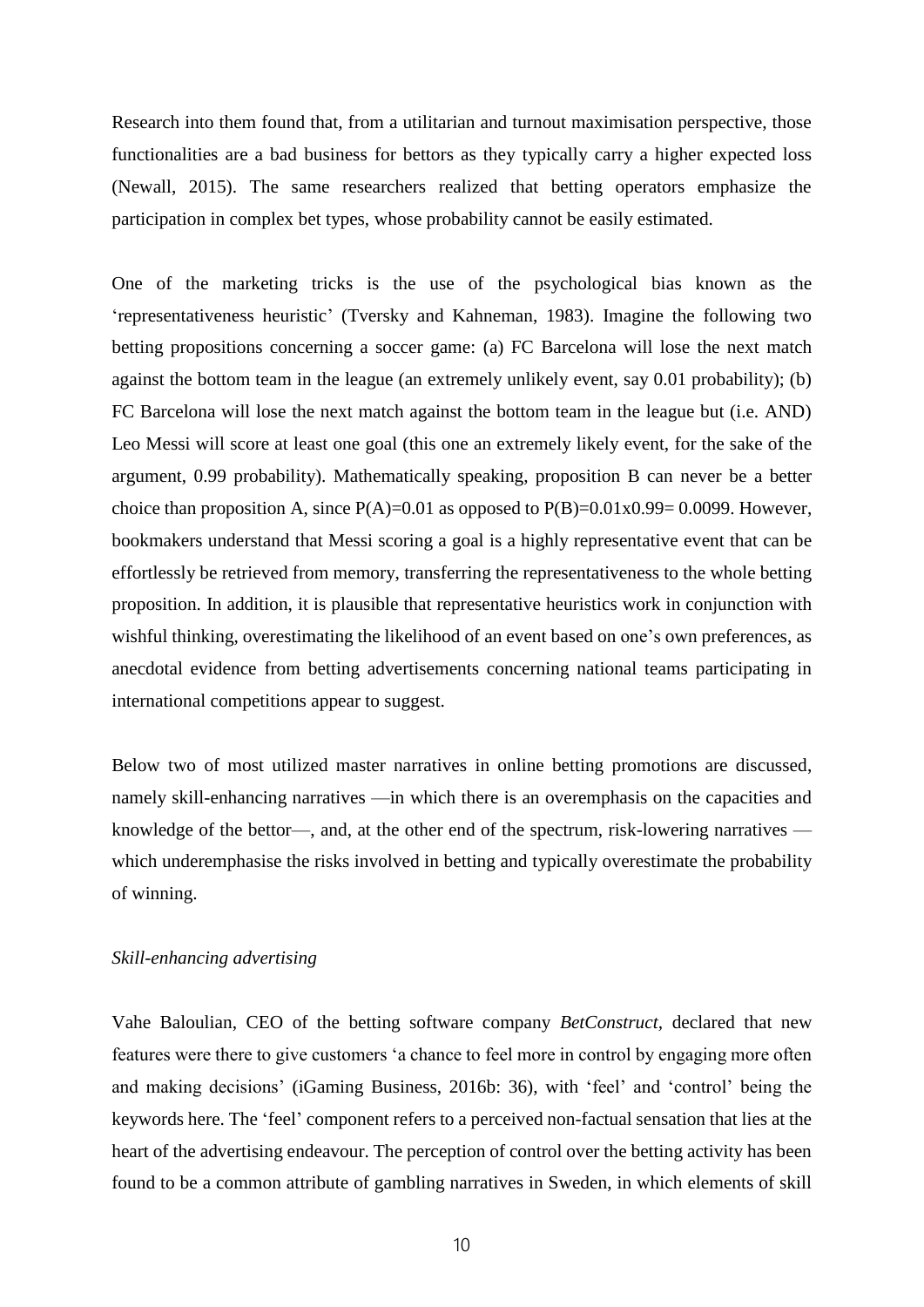have been exaggerated (Binde, 2009), as well as in televised commercials from Canada, wherein betting has been associated with the imagery of media sport communication, skills, and long-meditated strategies, while luck was downplayed (McMullan and Miller, 2008).

Many betting features newly added to online platforms are said by commercials to enhance the control of the user over the outcome of the event bet upon, including more gamified experiences (where passive *bettors* supposedly become *players*), immersive betting experiences, and fantasy sports (where the player actively recruits a team). In these examples, the betting experience demands a higher involvement from the bettor, arguably resulting in a psychological transference between the active role of a bettor executing actions and the actual influence a bettor's actions may have on the outcome of an external event. In essence, betting advertising contributes to the myth of gambling as a sport (McMullan and Miller, 2008), an activity that is healthy, harmless, and that can be mastered with practice and talent (Milner et al., 2013).

Among the most used selling points that enhance the self-efficacy and control of the sports bettor are the narratives of masculinity. Attributes such as loyalty to the team, being a real man, and being brave enough to prove sporting knowledge have been implicit in some sports betting messages, including stereotyped gender depictions and sexualized imagery (Thomas et al., 2012, 2015). According to Hing et al. (2016), the prototype sports bettor is male, young, techsavvy, and professional, which aligns with the target audience of betting advertising. This reinforces the idea of male providers that sublimates in gambling their manly instincts for aggression, competition, and combat, as was observed in the behaviour of horserace bettors as identified in early studies (e.g., Hess and Diller, 1969).

# *Risk-lowering advertising*

In parallel to the skill-enhancing strategies, advertising diminishes the harmful consequences of excessive betting by representing it as a risk-free activity. The combined narrative would be that of a safe environment where intelligent people possess the tools to succeed. In an attempt to lower the perceived risk inherently embedded in any betting activity, three major messages have been emphasized by advertisers: (1) betting is a perfectly normal activity; (2) errors in betting predictions are not fatal; and (3) betting is a social activity.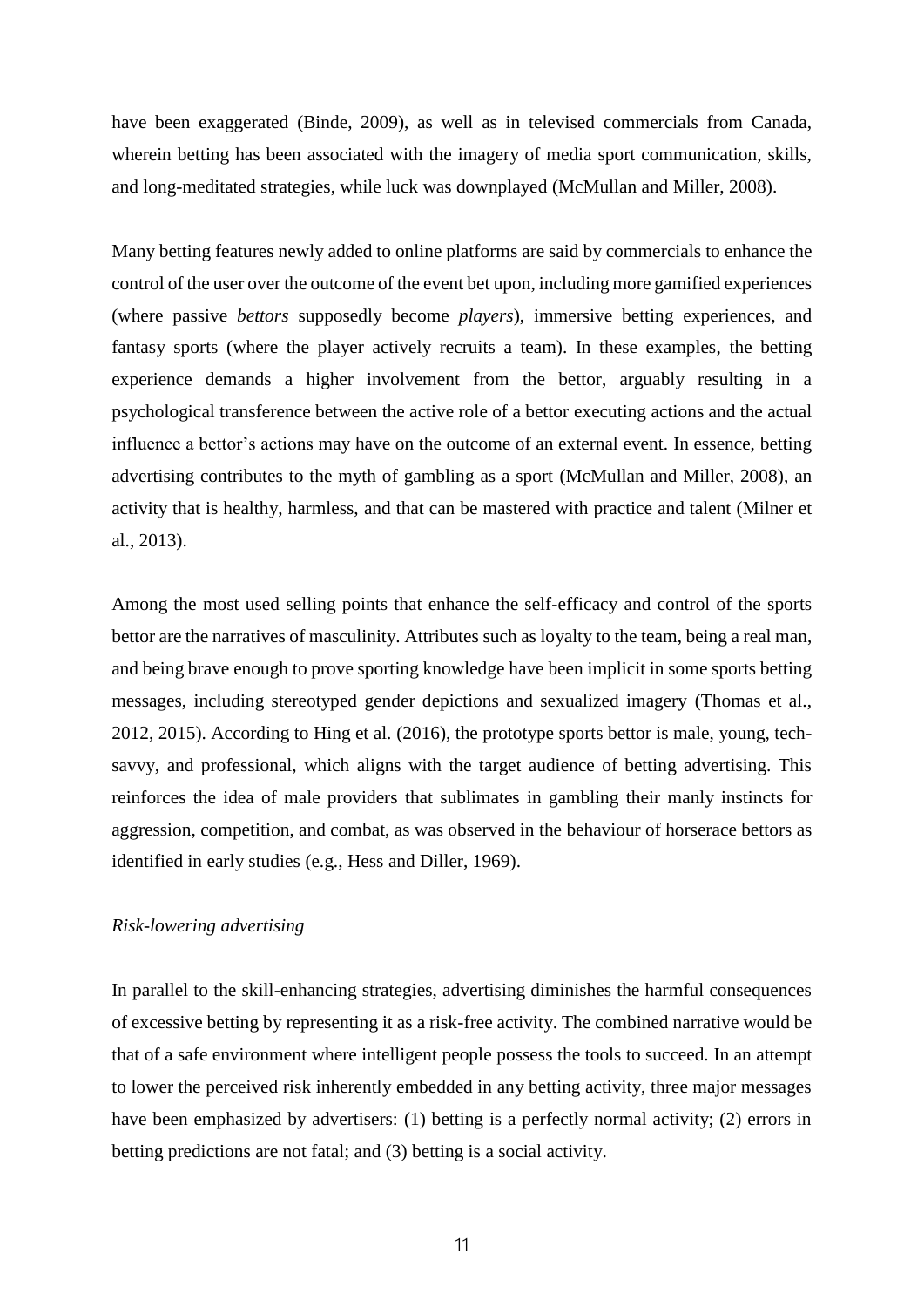Advertising has been frequently proposed as a significant mechanism of gambling normalisation (Binde, 2014b; Deans, Thomas, Daube, Derevensky, et al., 2016; Hing et al., 2013; Sproston et al., 2015; Thomas et al., 2015), including new social media channels (Gainsbury et al., 2016). The portrayal of gambling attitudes and behaviours in media representations as well as in real life environments promotes the idea of gambling as an intrinsic form of entertainment. This is true for all forms of gambling but sports betting presents some singular intensifiers. Unlike any other gambling form, sport instils in betting its health and sanitization attributes (McMullan and Miller, 2008). Attributes such as fair competition, success through talent and perseverance, equal opportunities and big rewards, respect for nature, green and healthy habits are transmitted to betting behaviour. Celebrities deepen that connection as they have been proven to reduce the perceived risk by the public of the products they endorse (Lamont et al., 2016). Sportspeople tell the story of young, talented risk-takers who challenged the odds but emerged successful in the end, arguably a perfect incarnation of the bettor's own aspirational narrative.

Another marketing technique broadly employed by betting operators concerns the provision of risk-free bets. Advertisements typically offer welcome bonuses for new customers, free bonuses for loyal clientele, and money-back exceptions in multiple complex accumulated bets. All of these free offers pose a dual threat. On the one hand, the so-called free money requires bettors to engage in further betting in order to reclaim their benefits (leading to money losses in the process). On the other hand, even if it is a bona fide free bonus, problem gamblers might conceptualise betting as a riskless activity that entails no responsibilities even when done excessively. Hing et al. (2014) advocated careful review of such bonuses, which in some jurisdictions have been deemed illegal.

A third main risk-lowering technique used in commercials is the representation of betting as a social form of entertainment to be conducted alongside other people. Solitary gambling, like solitary drinking, has been thought to be a determinant and/or consequence of problem gambling (Griffiths, 1995). However, some studies have raised the alarm about the misconception that gambling, when done in group, cannot be problematic (Deans, Thomas, Daube and Derevensky, 2016). In fact, peer facilitation has been identified as a fundamental contributing factor to impulse betting, with excessive betting being more plausible when sport matches are viewed in the company of others (Lamont et al., 2016). Sport is a cultural product, socially consumed (watched, practiced, discussed, and bet upon). The social stigma attached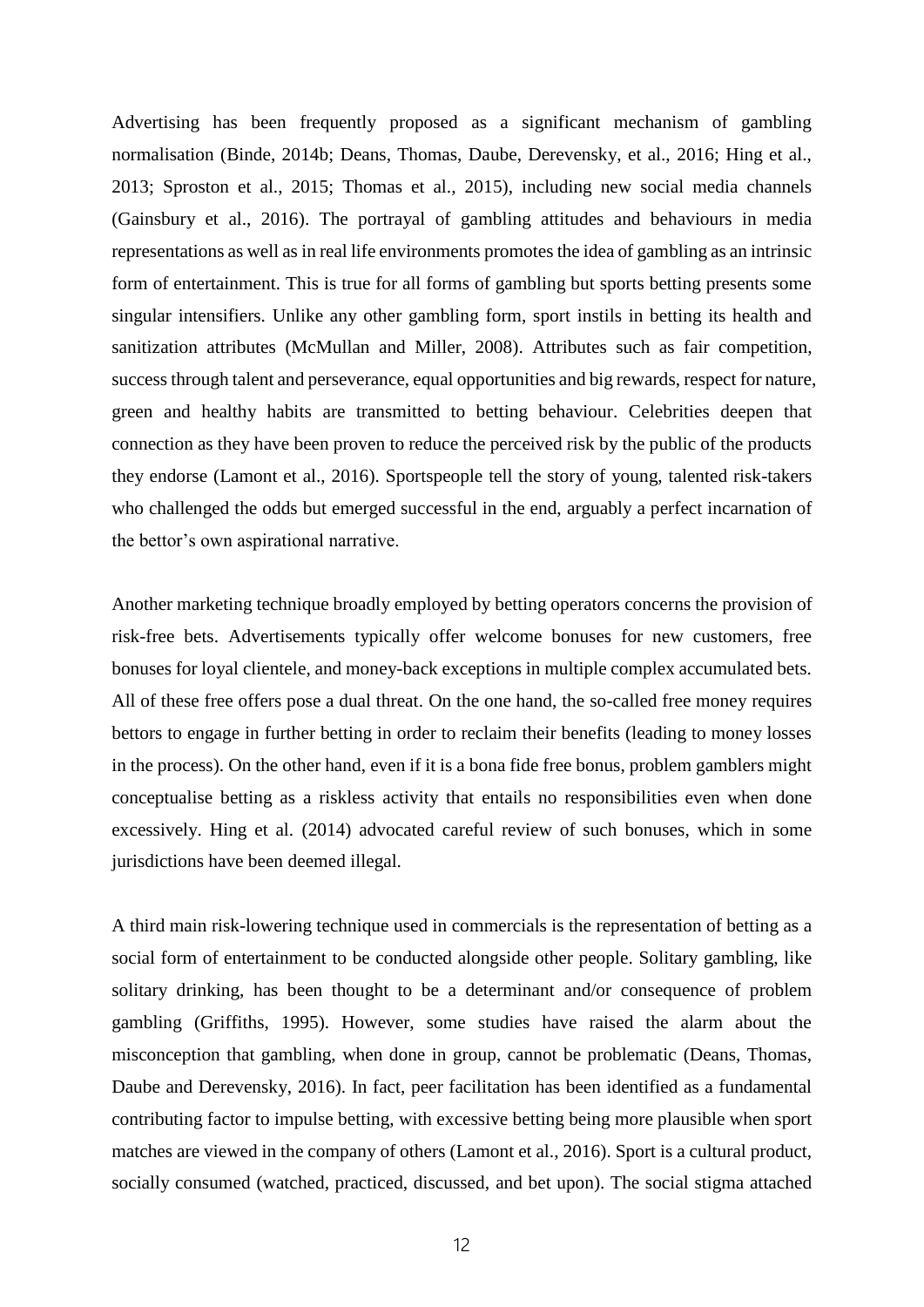to gambling habits might be shifting towards its naturalisation, a long-term process that advertising cannot carry out on its own but can certainly facilitate.

### *Impact on problem gambling*

The causal association between betting advertising exposure and betting behaviour is far from being established. Some correlational studies have demonstrated that bettors who scored high on a problem gambling screening instrument also watched more sport on television and were more exposed to gambling advertising (Hing et al., 2013), but authors argue that those who have a gambling disorder might be more likely to expose themselves to advertisements as a result of their fixation, regarding advertising as the consequence rather than the cause of the problem. Yet, more recent studies have noted that problem gamblers who report stronger advertising impacts on their gambling behaviour were equally exposed to advertising than nonproblem gamblers (Hanss et al., 2015).

Individuals who suffer an addiction to sports betting report that watching betting commercials worsens their behaviour, or at least curtails their capacity to discontinue betting (Hing et al., 2015). Considering the limited evidence there is to support the influence of advertising in converting new gamblers, some have argued that promotions only effect the market share between the companies but not the overall volume of bettors (Hing et al., 2015). When asked about the betting promotions with highest impact on them, problem gamblers highlighted the on-screen displays (i.e. integrated into the narration of the game), with a message that emphasized how easy placing a bet was, preferably accompanied by a risk-free kind of bonus, and communicated to them by an attractive (but non-surprisingly) non-expert presenter host (Hing et al., 2014).

### *Minors*

A major source of preoccupation concerns the impact of betting advertising upon children. Parents usually express their own immunity to gambling promotions while show concern about the influence those advertisements can have on their children (Thomas et al., 2012), which could also be understood as a form of third-person effect wherein people overestimate the negative impact that advertising has on others while underestimating it on themselves. Researchers asked Australian children aged 5-12 to play with magnets on a board featuring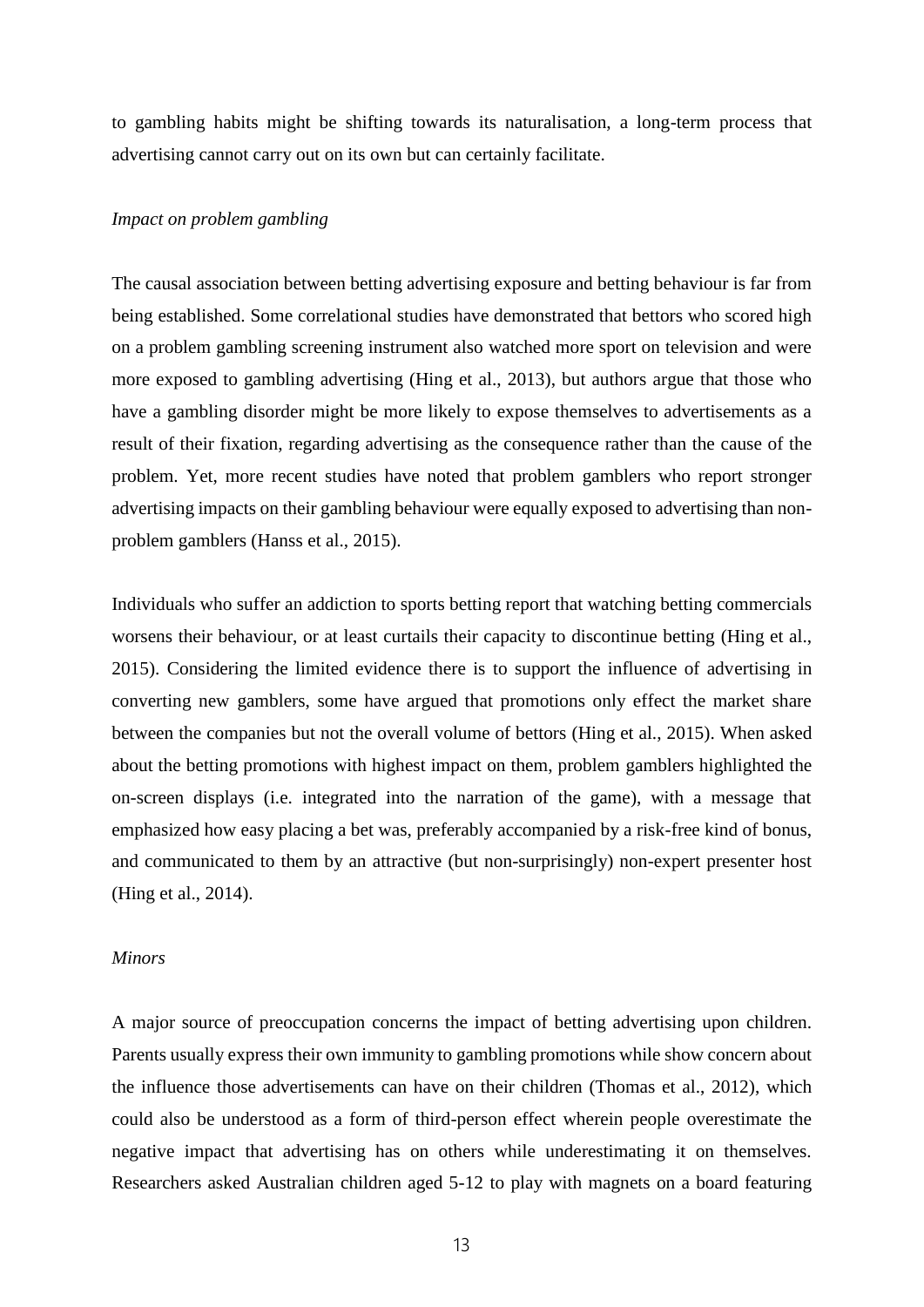their favourite sports teams and commercial brands in order to test how many were able to connect the team with the brand sponsoring that team's jersey. Arguably, one of the most alarming findings was that one-fifth of the children associated their team with the betting company *Bet365,* even when that company was not the actual jersey sponsor (Bestman et al., 2015).

The causes for concern regarding the influence of sports betting advertising upon children are twofold: sports bettors are younger than ever (Gassmann et al., 2015) and they tend to consider betting with friends a lesser form of gambling, a game in which they can self-express, be rebellious, and (as the saying goes) 'put their money where their mouth is' (Korn et al., 2005). Some children have acknowledged that betting advertisements teach them that with sufficient knowledge and preparation they can influence the odds of an event, and that skill is fundamentally involved in the game (McMullan and Kervin, 2012). While most gambling advertising forms are restricted to adult spaces, including watershed prohibitions for television in various countries, sport events (both in-situ and on television) enjoy a privileged regime with much fewer restrictions. In many jurisdictions (such as the UK), advertising sports betting in sport events is allowed at any hour and in any format, provided the event is not specifically targeting minors or that the athletes competing in it are not minors (European Commission, 2014b).

The sentimental bond with elite sport leagues and popular sportspeople appears to be entrenched in the imagination of children and adolescents. In contrast to alcohol or other forms of gambling advertising that recreate adult worlds with adult pleasures, sports betting cannot stop evoking a world familiar to children. In other words, if poker, casino, or slot machine advertising is rendered problematic is because the activities advertised are regarded as demerit goods attached with negative connotations. However, sports betting and sport betting advertising are permanently associated with sport activities, which are largely considered harmless merit goods that can be actively performed or passively consumed (watching, reading, discussing) by children. Betting operators and advertisers alike may try to capitalise on that sentimental bond, exploring how traits such as team identification, territorial affiliation, loyalty, and peer pressure can lead to a more engaged betting conduct. Although no empirical evidence is available concerning the real influence of sporting sentimental bonding on minors' betting attitudes and behaviours, one recent interview-based study found preliminary indications of such influence in young adults (Deans et al., 2017). In this regard, it cannot be overemphasized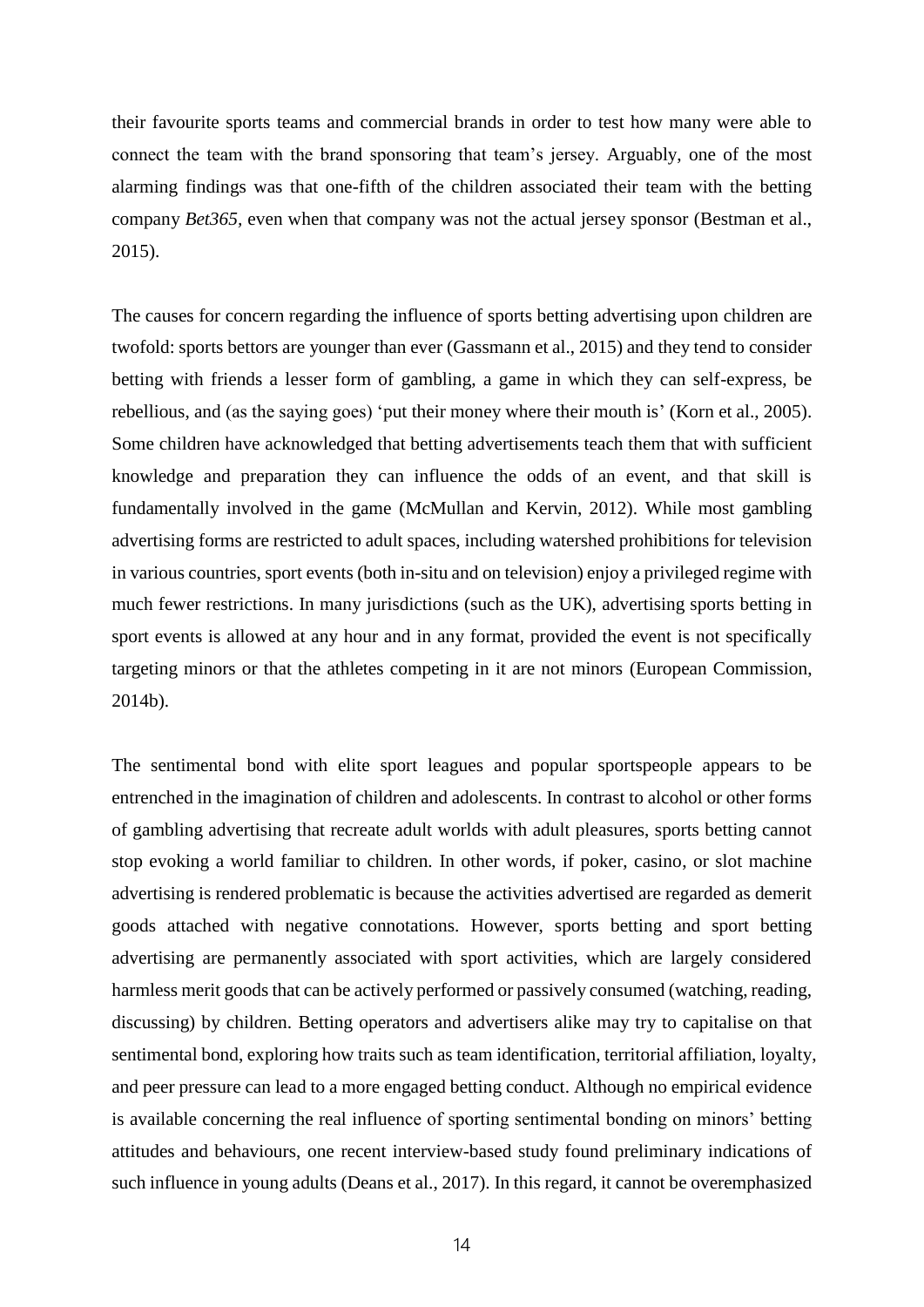the social responsibility of leading sport organizations and popular athletes among children when partnering with betting companies and delivering messages that exploit and normalise the sentimental threads associating betting with sport.

### **Concluding remarks**

Although several other paths for influencing betting behaviour exist, this paper has outlined the main areas of the marketing and advertising influence concerning online sports betting. It has been argued that, from a problem gambling perspective, the product innovations prompted by the internet have essentially transformed the essence of the sports betting activity. Causes for concern such as the convergence of betting and adjacent industries, the new structural and situational characteristics of online betting, the risk-lowering and skill-enhancing attributes embedded in betting promotions, or the emotional connection between sport and minors, have been critically discussed.

Until an operational definition of sport-related gambling is available it is difficult to estimate the extent of the problem, and to begin to consider sport itself and its dissemination and penetration techniques as a discernible risk factor impacting betting. The present authors have raised awareness about the issues and challenges that might lie ahead as our societies continue collecting more data concerning the long-term consequences of the commercialisation strategies of betting brands. Until now, the social concern about perceived excessive marketing and advertising of betting products has conflicted with the paucity of definitive research demonstrating their unequivocal contribution to problem gambling behaviours. In response to such concern, governments have acted conservatively and passed legislation limiting some gambling promotions' attributes and strategies. Some of these laws have been found to offer protection beyond what researchers have actually been able to identify as harmful (Lopez-Gonzalez and Griffiths, 2016b). This does not to deny by any means the existence of the problem but rather highlights its latent and elusive nature, reinforcing the thought that more research is urgently needed in order to scientifically inform the most appropiate interaction between bookmakers, media, regulators, and consumers.

# **References**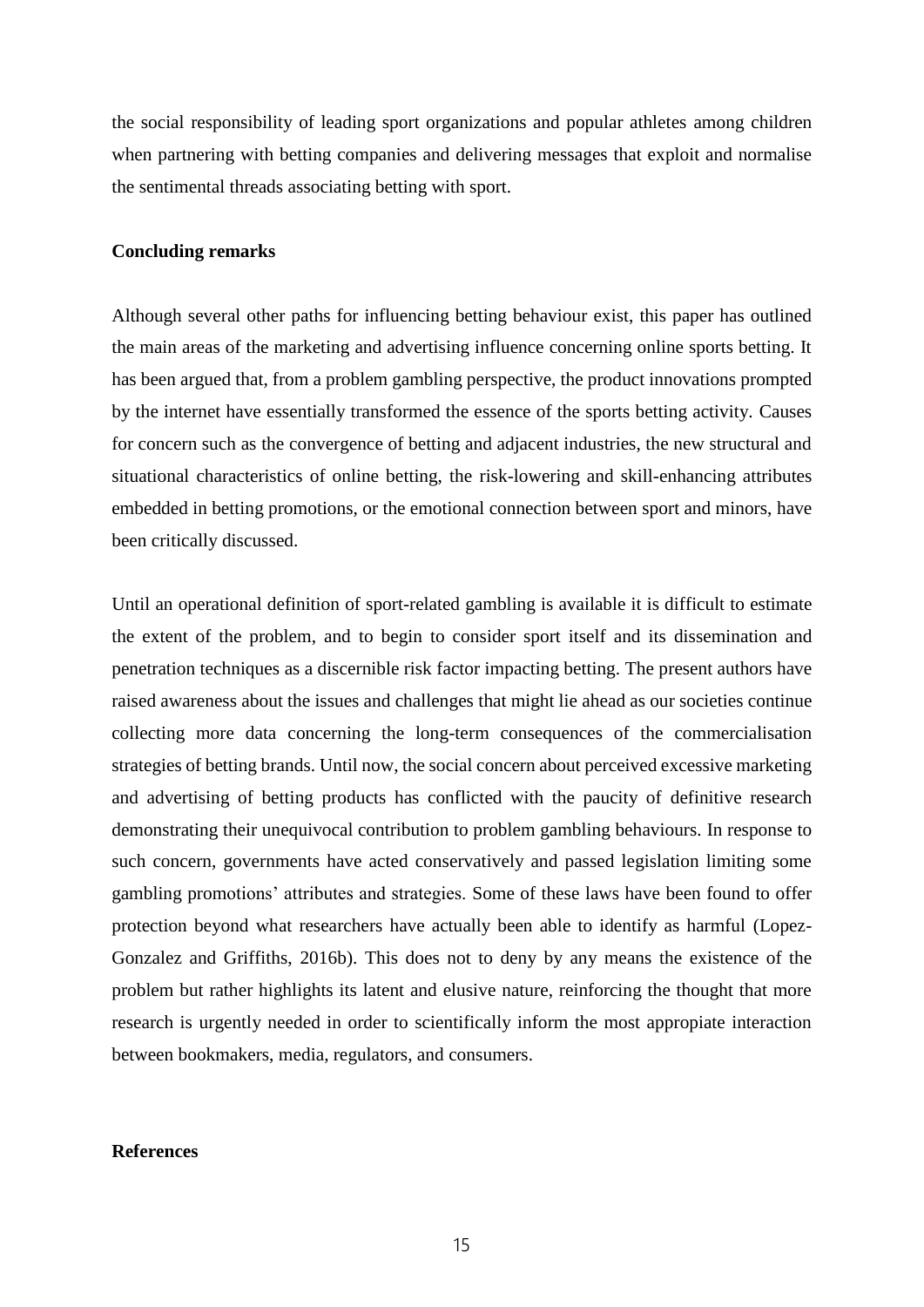- Affiliates United (2014) Terms and conditions for Affiliates United affiliate programme. *http://www.affutd.com/support/t-and-c*. Available from: http://www.affutd.com/support/t-and-c.
- Amos, Holmes and Strutton (2008) Exploring the relationship between celebrity endorser effects and advertising effectiveness A quantitative synthesis of effect size. *International Journal of Advertising* 27(2): 209–234.
- Bestman A, Thomas SL, Randle M, et al. (2015) Children's implicit recall of junk food, alcohol and gambling sponsorship in Australian sport. *BMC Public Health* 15: 1022.
- Betradar (2014) *Live sports betting. In-play soccer games. The gamification of your live betting portfolio*. Available from: https://www.betradar.com/wpcontent/uploads/sites/4/2016/01/betradar\_virtual\_gaming\_brochure.pdf.
- Binde P (2009) 'You could become a millionaire': Truth, deception, and imagination in gambling advertising. In: Kingma S (ed.), *Global Gambling: Cultural Perspectives on Gambling Organizations*, London: Routledge, pp. 171–194.
- Binde P (2014a) *Gambling advertising: A critical research review*. London: Responsible Gambling Trust.
- Binde P (2014b) Gambling in Sweden: The cultural and socio-political context. *Addiction* 109: 193–198.
- Cassidy R (2013) Partial convergence. Social gaming and real-money gambling. In: Cassidy R, Pisac A, and Loussouarn C (eds), *Qualitative research on gambling. Exploring the production and consumption of risk*, New York: Routledge, pp. 74–91.
- Costes J, Pousset M, Eroukmanoff V, et al. (2010) Gambling prevalence and practices in France in 2010. *Tendances* 77(September): 1–8.
- Costes J-M, Kairouz S, Eroukmanoff V, et al. (2016) Gambling patterns and problems of gamblers on licensed and unlicensed sites in France. *Journal of Gambling Studies* 32(1): 79–91.
- Deans EG, Thomas SL, Derevensky J and Daube M (2017) The influence of marketing on the sports betting attitudes and consumption behaviours of young men: implications for harm reduction and prevention strategies. *Harm Reduction Journal* 14(5). Doi:10.1186/s12954- 017-0131-8.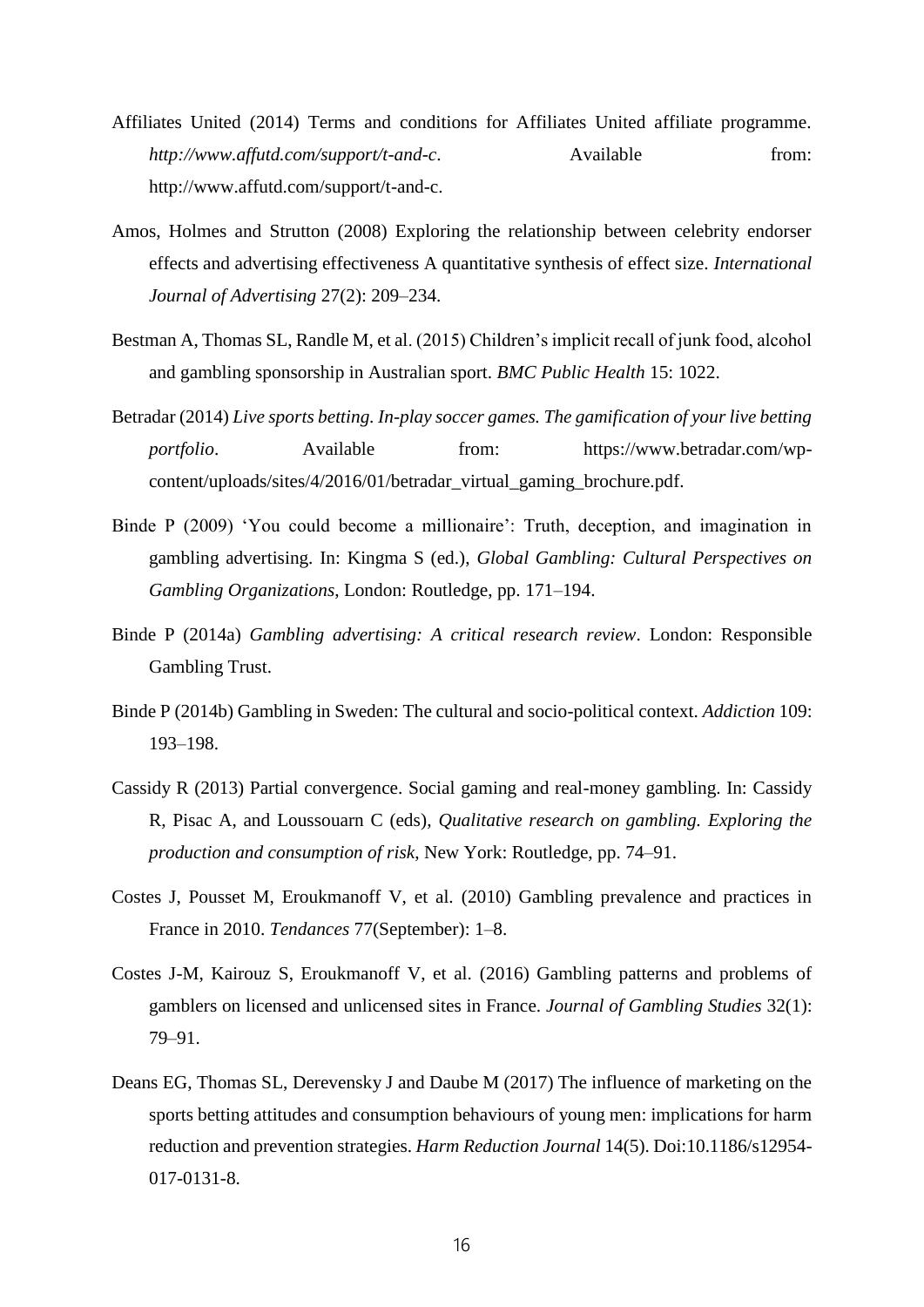- Deans EG, Thomas SL, Daube M, Derevensky J, et al. (2016) Creating symbolic cultures of consumption: an analysis of the content of sports wagering advertisements in Australia. *BMC Public Health* 16(1): 208.
- Deans EG, Thomas SL, Daube M and Derevensky J (2016) The role of peer influences on the normalisation of sports wagering: a qualitative study of Australian men. *Addiction Research & Theory*. doi: 10.1080/16066359.2016.1205042.
- DGOJ (2016a) *Análisis del perfil del jugador online*. Madrid: Ministerio de Hacienda y Administraciones Públicas.
- DGOJ (2016b) *Estudio sobre prevalencia, comportamiento y características de los usuarios de juegos de azar en España 2015*. Madrid: Ministerio de Hacienda y Administraciones Públicas.
- European Commission (2014a) *Impact Assessment 1/2. Accompanying document on Principles for the protection of consumers and players of online gambling services and for the prevention of minors from gambling online*. Brussels.
- European Commission (2014b) *Recommendation on principles for the protection of consumers and players of online gambling services and for the prevention of minors from gambling online*. Brussels.
- Foley-Train J (2014) *Sports Betting: Commercial and Integrity Issues*. Etterbeek, Belgium: European Gaming and Betting Association.
- Gainsbury S, Hing N, Delfabbro PH, et al. (2014) A taxonomy of gambling and casino games via social media and online technologies. *International Gambling Studies* 14(2): 196–213.
- Gainsbury SM, Delfabbro P, King DL, et al. (2016) An exploratory study of gambling operators' use of social media and the latent messages conveyed. *Journal of Gambling Studies* 32(1): 125–141.
- Gassmann F, Emrich E and Pierdzioch C (2015) Who bets on sports? Some further empirical evidence using German data. *International Review for the Sociology of Sport*. doi:10.1177/1012690215597650.
- Global Betting and Gaming Consultancy (2013) *State of Play*. Castletown: GBGC.
- Golovtchenko V (2016) XTrade Signs Deal With Cristiano Ronaldo to Become its Official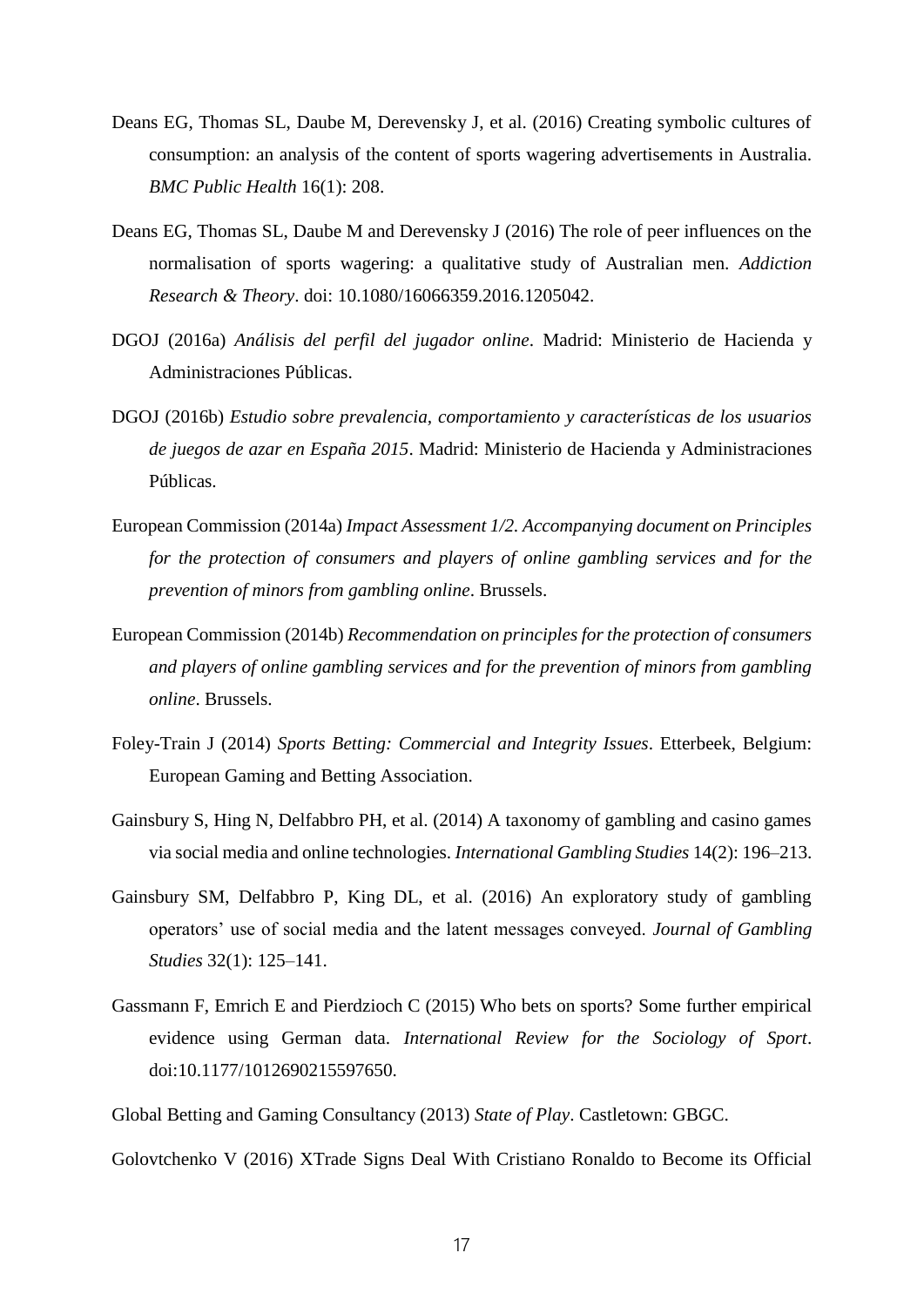Ambassador. *Finance Magnates*. Available from: http://www.financemagnates.com/forex/brokers/xtrade-signs-deal-with-cristianoronaldo-to-become-its-official-ambassador/ (accessed 5 June 2016).

- Gordon R and Chapman M (2014) *Brand community and sports betting in Australia*. Victoria, Australia: Victorian Responsible Gambling Foundation.
- Gray HM, LaPlante DA and Shaffer HJ (2012) Behavioral characteristics of Internet gamblers who trigger corporate responsible gambling interventions. *Psychology of Addictive Behaviors* 26(3): 527–35.
- Griffiths MD (1995) *Adolescent gambling*. London: Routledge.
- Griffiths MD (1999) Gambling technologies: Prospects for problem gambling. *Journal of Gambling Studies* 15(3): 265–283.
- Griffiths MD (2005) A biopsychosocial approach to addiction. *Psyke & Logos* 26(1): 9–26.
- Griffiths, MD and Auer M (2013) The irrelevancy of game-type in the acquisition, development and maintenance of problem gambling. *Frontiers in Psychology* 3 (621). doi: 10.3389/fpsyg.2012.00621.
- Hanss D, Mentzoni RA, Griffiths MD, et al. (2015) The impact of gambling advertising: Problem gamblers report stronger impacts on involvement, knowledge, and awareness than recreational gamblers. *Psychology of Addictive Behaviors* 29(2): 483–491.
- Hess HF and Diller J V (1969) Motivation for gambling as revealed in the marketing methods of the legitimate gambling industry. *Psychological Reports* 25: 19–27.
- Hing N (2014) *Sports betting and advertising (AGRC Discussion Paper No. 4)*. Melbourne: Australian Gambling Research Centre.
- Hing N, Vitartas P and Lamont M (2013) Gambling sponsorship of sport: an exploratory study of links with gambling attitudes and intentions. *International Gambling Studies* 13(3): 281–301.
- Hing N, Vitartas P and Lamont M (2014) *Promotion of gambling and live betting odds during televised sport: Influences on gambling participation and problem gambling*. Lismore: Centre for Gambling Education and Research.
- Hing N, Lamont M, Vitartas P, et al. (2015) Sports-embedded gambling promotions: A study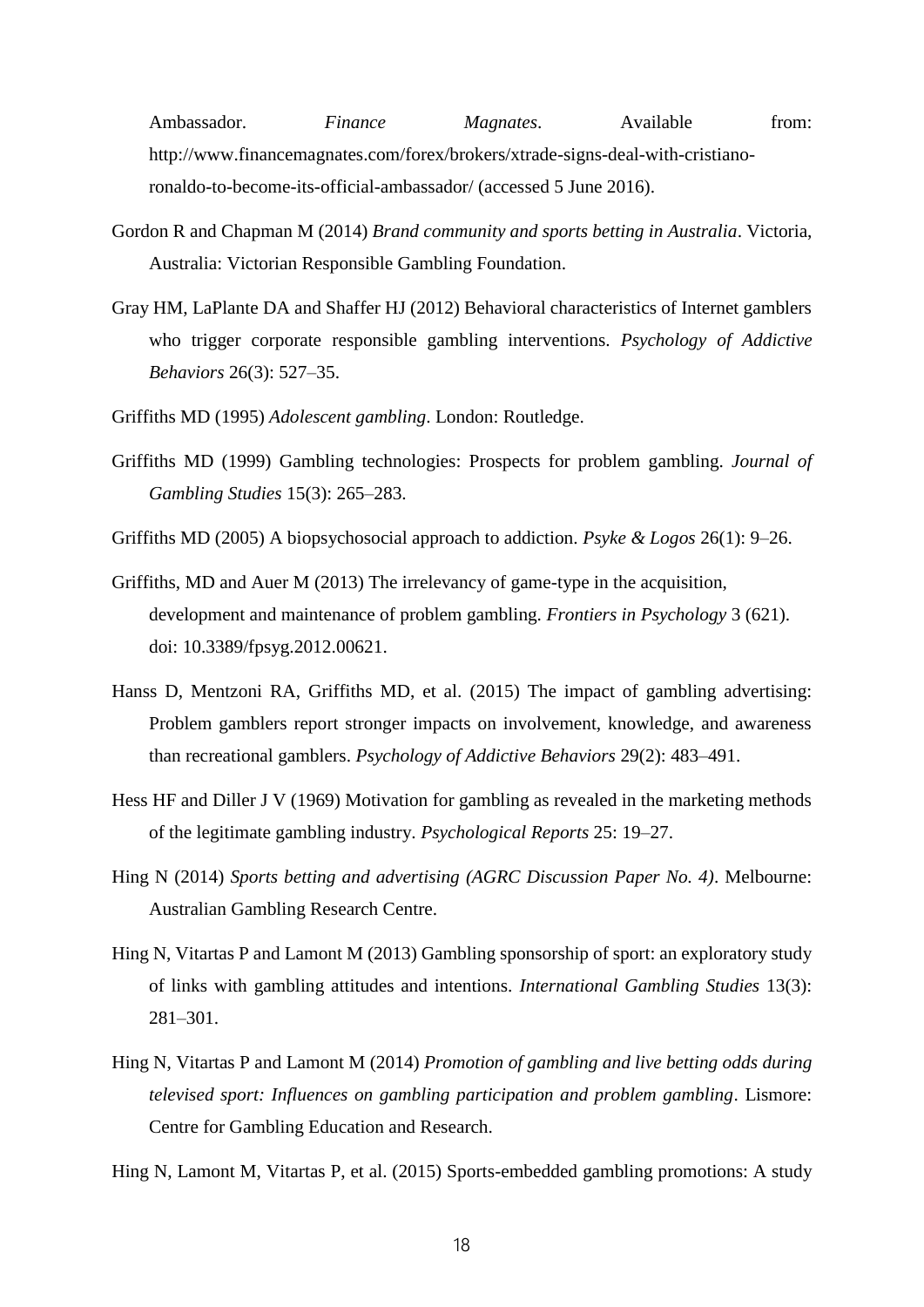of exposure, sports betting intention and problem gambling amongst adults. *International Journal of Mental Health and Addiction* 13(1): 115–135.

Hing N, Russell AMT, Vitartas P, et al. (2016) Demographic, Behavioural and Normative Risk Factors for Gambling Problems Amongst Sports Bettors. *Journal of Gambling Studies* 32(2): 625–641.

iGaming Business (2016a) In-play focus 2016. London: Clarion Events Ltd.

iGaming Business (2016b) Sports betting focus. London: Clarion Events Ltd.

- Jiménez-Murcia S, Stinchfield R, Fernández-Aranda F, et al. (2011) Are online pathological gamblers different from non-online pathological gamblers on demographics, gambling problem severity, psychopathology and personality characteristics? *International Gambling Studies* 11(3): 325–337.
- Korn D, Hurson T and Reynolds J (2005) *Commercial gambling advertising: Possible impact on youth knowledge, attitudes, beliefs, and behavioural intentions*. Guelph: Ontario Problem Gambling Research Centre.
- LaBrie R and Shaffer HJ (2011) Identifying behavioral markers of disordered Internet sports gambling. *Addiction Research & Theory* 19(1): 56–65.
- LaBrie RA, LaPlante DA, Nelson SE, et al. (2007) Assessing the Playing Field: A Prospective Longitudinal Study of Internet Sports Gambling Behavior. *Journal of Gambling Studies* 23(3): 347–362.
- Lamont M, Hing N and Vitartas P (2016) Affective response to gambling promotions during televised sport: A qualitative analysis. *Sport Management Review* 19(3): 319-331.
- LaPlante D a, Nelson SE and Gray HM (2014) Breadth and depth involvement: Understanding Internet gambling involvement and its relationship to gambling problems. *Psychology of Addictive Behaviors* 28(2): 396–403.
- LaPlante DA, Schumann A, LaBrie RA, et al. (2008) Population trends in Internet sports gambling. *Computers in Human Behavior* 24(5): 2399–2414.
- Lindsay S, Thomas S, Lewis S, et al. (2013) Eat, drink and gamble: marketing messages about 'risky' products in an Australian major sporting series. *BMC public health* 13(1): 719.

Lopez-Gonzalez H and Griffiths MD (2016a) Understanding the convergence of market in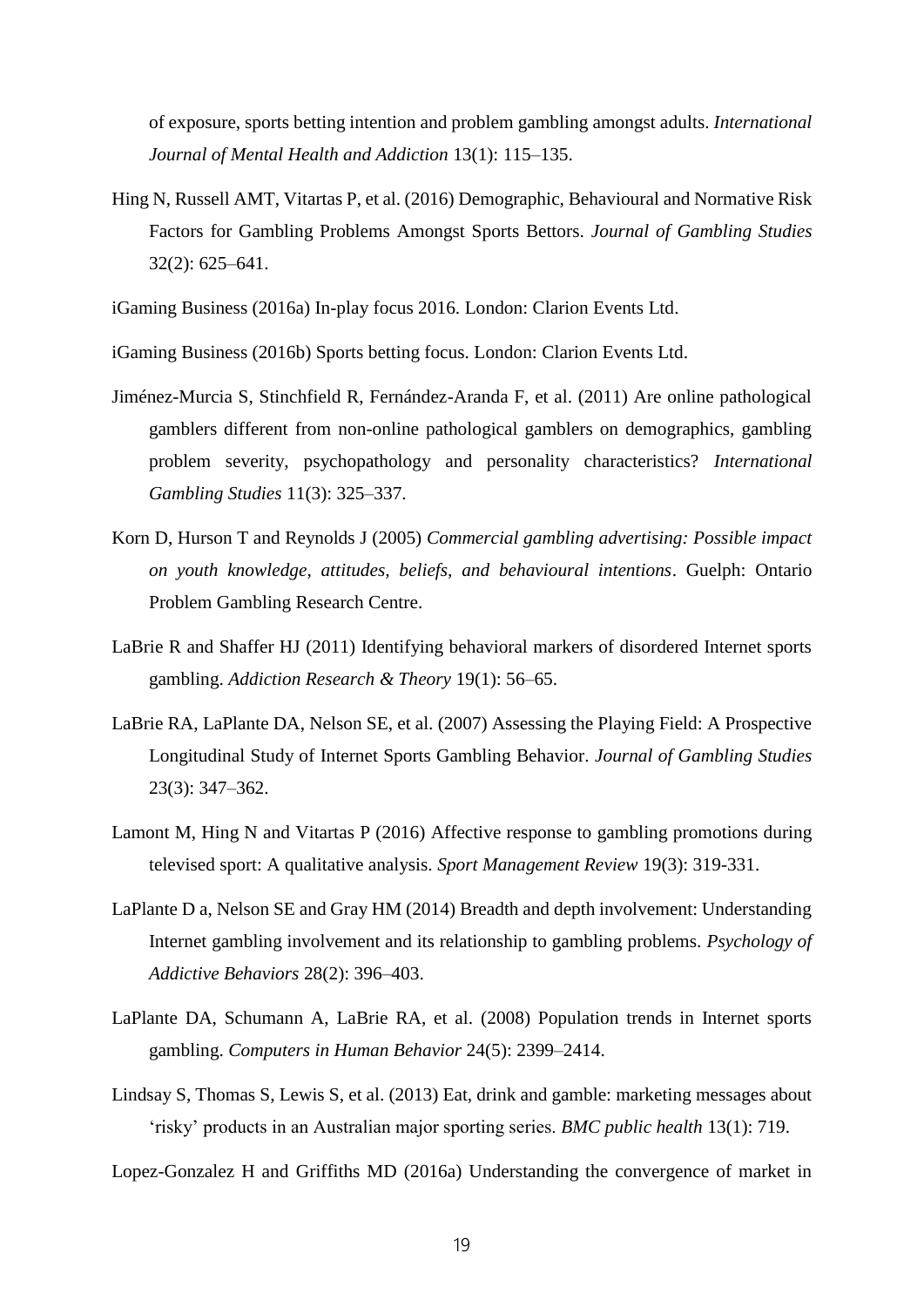online sports betting. *International Review for the Sociology of Sport* doi: 10.1177/1012690216680602.

- Lopez-Gonzalez H and Griffiths MD (2016b) Is European online gambling regulation adequately addressing in-play betting advertising? *Gaming Law Review and Economics* 20(6): 495–503.
- Lopez-Gonzalez H and Tulloch CD (2015) Enhancing media sport consumption: Online gambling in European football. *Media International Australia* (155): 130–139.
- Malatests & Associates Ltd (2014) *2014 British Columbia Problem Gambling Prevalence Study*. Victoria, Canada: Gaming policiy and enforcement branch, Ministry of Finance.
- McCormack A and Griffiths MD (2013) A scoping study of the structural and situational characteristics of internet gambling. *International Journal of Cyber Behavior, Psychology and Learning* 3(1): 29–49.
- McMullan JL and Kervin M (2012) Selling internet gambling: Advertising, new media and the content of poker promotion. *International Journal of Mental Health and Addiction* 10: 622–645.
- McMullan JL and Miller D (2008) All in! The commercial advertising of offshore gambling on television. *Journal of Gambling Issues*.
- Milner L, Hing N, Vitartas P, et al. (2013) Embedded gambling promotion in Australian football broadcasts: An exploratory study. *Communication Politics & Culture* 46: 177– 198.
- Monaghan S, Derevensky J and Sklar A (2008) Impact of gambling advertisements and marketing on children and adolescents: Policy recommendations to minimise harm. *Journal of Gambling Issues* 22: 252–274.
- Newall PWS (2015) How bookies make your money. *Judgment and Decision Making* 10(3): 225–231.
- Sandberg H, Gidlof K and Holmberg N (2011) Children's exposure to and perceptions of online advertising. *International Journal of Communication* 5: 21–50.
- Sports Revolution (2014) Sports revolution signs Unibet as official Wi-Fi and CelticLive betting partner. Available from: http://www.sportsrevolution.co.uk/sports-revolution-